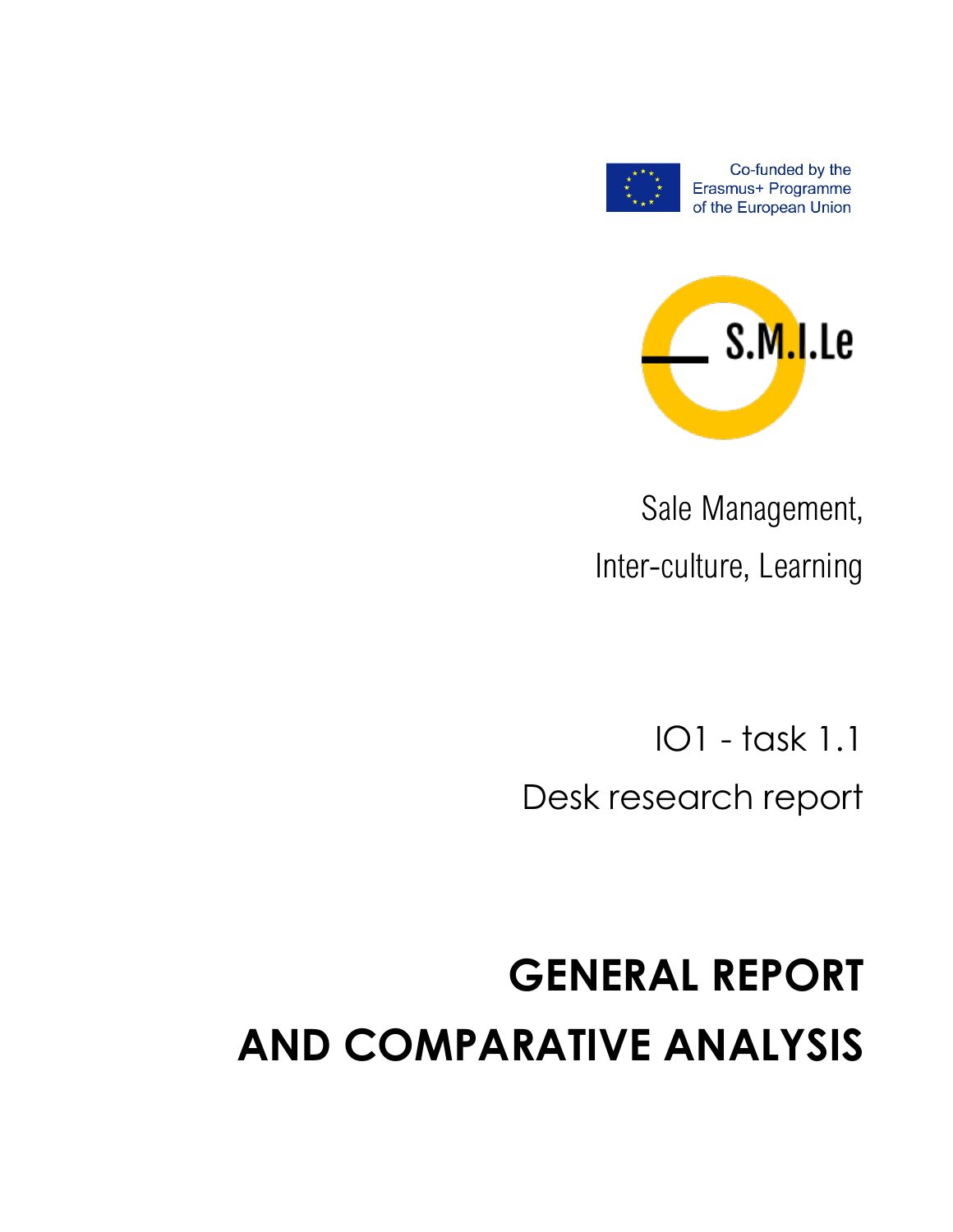## Introduction

The **desk research** undergone by S.M.I.Le. project partners in their reference contexts is aimed to **analyse and evaluate from a qualitative and quantitative point of view the professional profiles related to the Cross Cultural Sales Agent**.

The present document represents the sum and the elaboration of all partners work and effort on their desk research, and constitutes the **Comparative Analysis and Dictionary Draft** that will lead to the Focus Group conduction, to furtherly complete the IO1 objective of constituting the **Cross Cultural Sales Agent Competence Dictionary.**

The following document comprehends the desk research objective, guideline, methodology, results and discussion, with additional reference to the EU context framework.

### Methodology

To develop this research phase, partners were asked to select the **professional profiles** that are similar/related to the **CROSS CULTURAL SALES AGENT** (es: import-export manager, sales agent, international salesman ecc) defined by subjects/institutions -within the EU framework - from the **national/regional databases.**

The profile iterative design process had to be designed in terms of **competencies** (divided in **abilities** and **knowledge**).

Partners were asked to:

- 1. **Find national/regional database**
- 2. **Look for the Profile starting from the target one: Cross cultural sales agent**
- 3. **Extract 3 or 4 profiles**
- 4. **List of competence for each profile split: Ability / Knowledge** (see slides)
- 5. **Complete the Short report**

Then, results were collected, elaborated and commented focusing on the set of competencies to be verified and validated in the focus group and later included in the competencies draft.

The final list of profiles and competencies was produced by researching the following **keywords**: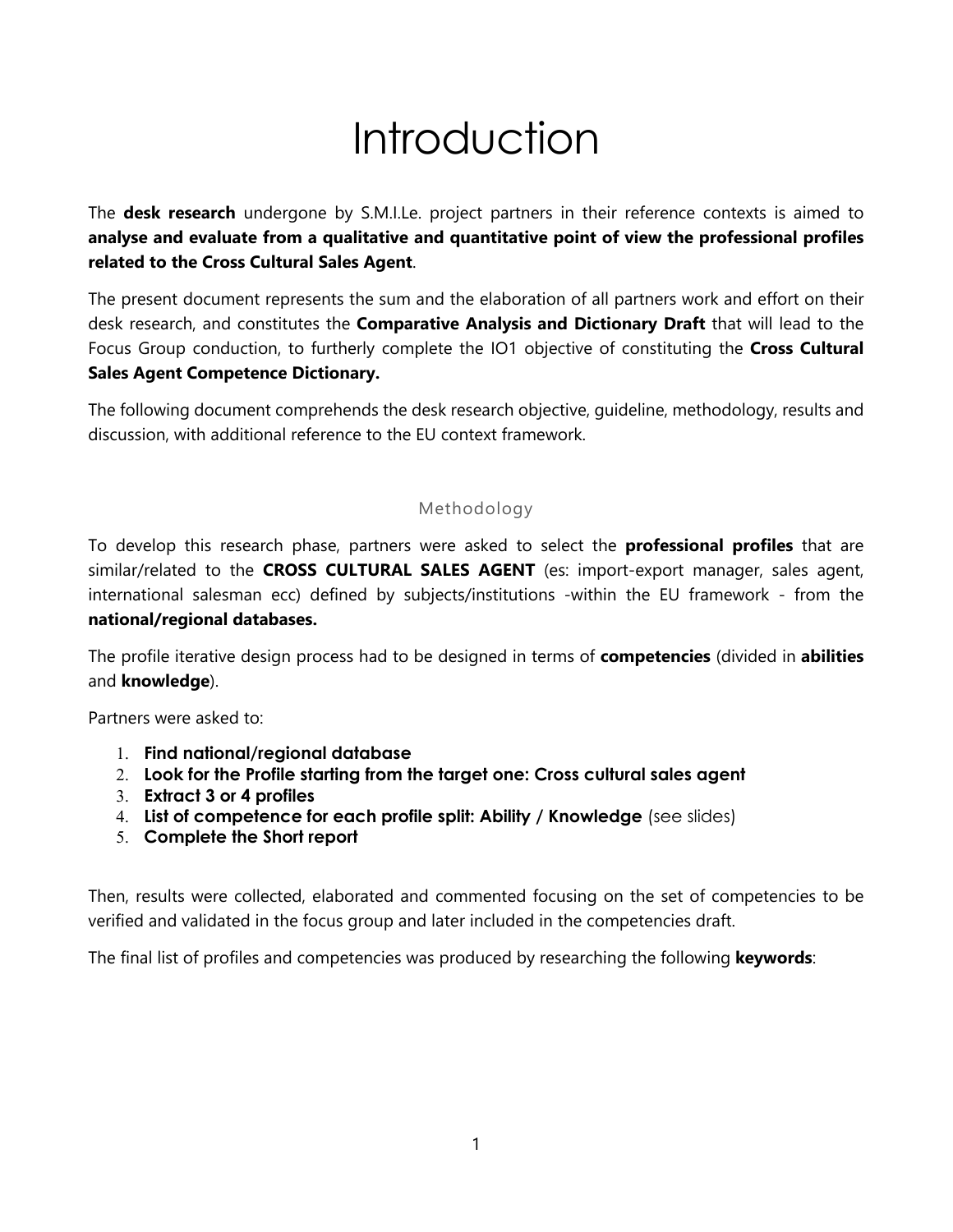

#### Results

Professional profiles described in national and regional databases reflect duties related to sales activities at **different level of a company**, starting from the manager of sales department and then with salesmen. Both **internal and external sales roles** were found.

The job profiles were drawn up and certified at **regional and national level**.

Job profiles were intended, among other things, to be used for the development of VET programs and standards for the recognition and certification of qualifications. This is why for higher educational profiles the Greek part of research lacks results in these types of databases.

Some job profiles lists (Italy and Greece) are incomplete (including only professions intended to be the output of vocational education and training; territorial fragmentation; peculiar profile specification) or not updated.

However, many databases and relative profiles are defined with reference to the **ISCO framework**, and many of them are defined in terms of **EQF level, knowledge, skills and competence**.

In particular, most of the job profiles are complete descriptions of each occupation, those include: the title/definition of the job and/or specialty, the current legislative framework, breakdown of the job and/or specialty into specifications, knowledge, skills and competencies required to practice it, proposed pathways for acquiring the necessary qualifications, indicative ways of assessing the knowledge, skills and competencies associated with the job.

In all of the database searched, there are **no professions dedicated to intercultural jobs in sales nor to Cross Cultural Sales Agent in particular**.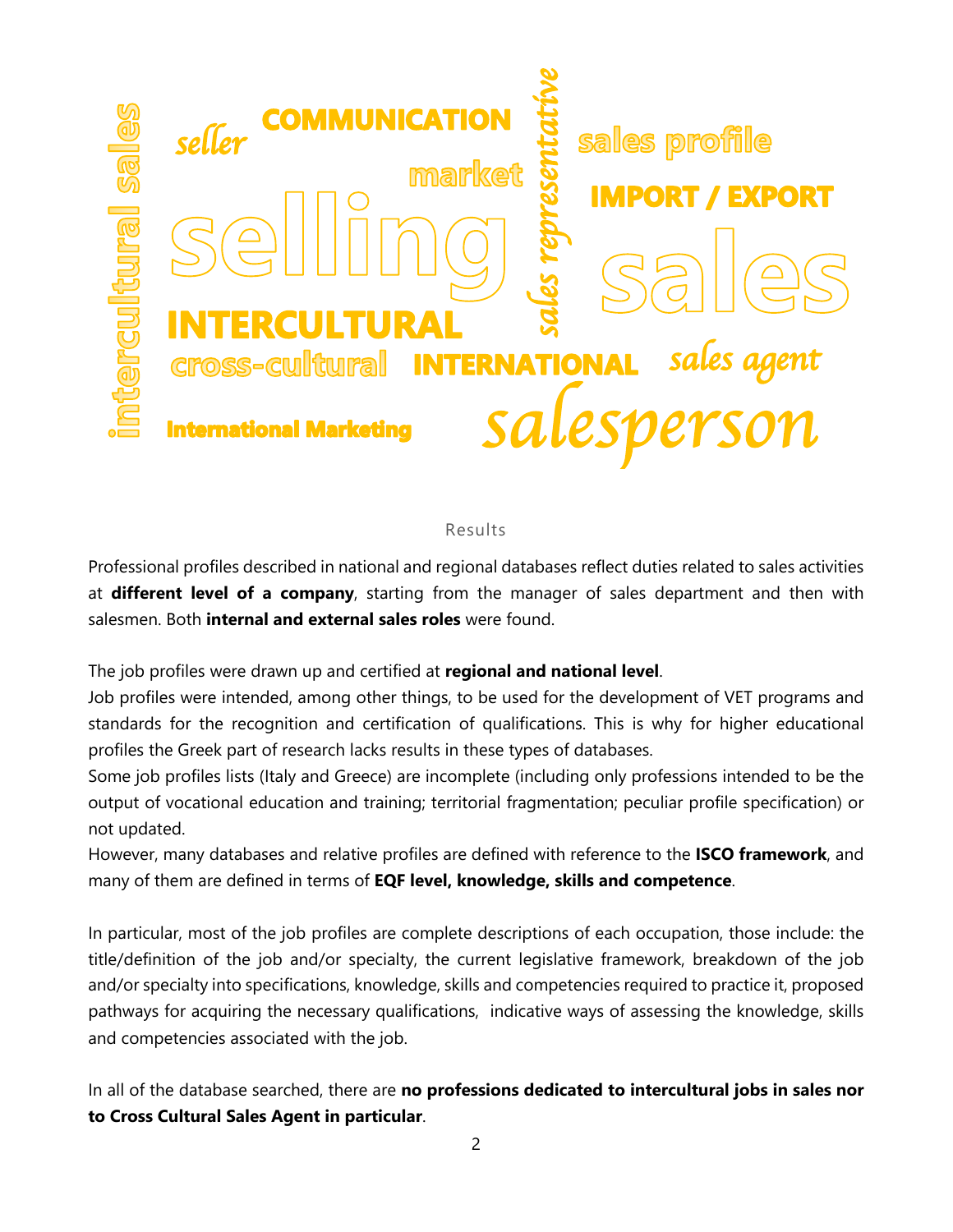Specific notes on methodology and sources can be found in the national reports.

With respect to the ESCO framework, the existing EU classification can be used as an additional benchmark. This database represents a major source of uniform information and comparison, even if its classification is in main (and optional) skills and knowledge, not is competencies, therefore it is not directly applicable to the partners' results.

The following table reports briefly profiles and related competencies.

| <b>COUNTRY</b> | PROFILE AND DESCRIPTION                                                                                                                                                                                                                                                                                                                                                                                                                                                                                                                                                                                                                                                                                                                                                                                                                                | <b>COMPETENCIES</b>                                                                                                                                                                                                                                                                                                                             |
|----------------|--------------------------------------------------------------------------------------------------------------------------------------------------------------------------------------------------------------------------------------------------------------------------------------------------------------------------------------------------------------------------------------------------------------------------------------------------------------------------------------------------------------------------------------------------------------------------------------------------------------------------------------------------------------------------------------------------------------------------------------------------------------------------------------------------------------------------------------------------------|-------------------------------------------------------------------------------------------------------------------------------------------------------------------------------------------------------------------------------------------------------------------------------------------------------------------------------------------------|
|                | Marketing assistant 342020 EQF level 2<br>Marketing assistants are responsible for:<br>compiling and distributing financial and<br>statistical information such as budget<br>spreadsheets<br>analysing questionnaires<br>writing reports, company brochures and similar<br>documents<br>organising and hosting presentations and<br>customer visits<br>assisting with promotional activities<br>$\bullet$<br>visiting customers/external agencies<br>helping to organise market research.<br>They work closely with employees in other<br>functions, such as advertising, market research,<br>production, sales and distribution.                                                                                                                                                                                                                      | Participation in the activity of the<br>1)<br>enterprise in compliance with the rules on<br>safe working conditions and labor<br>standards (general for the profession<br>"marketing assistant")<br>Use of information and communication<br>(2)<br>technologies in labor activity<br>Customer service<br>3)                                     |
|                | <b>Business management and entrepreneurial</b><br>education-qualification EQF LEVEL 7<br>Specialists with knowledge and competence for<br>professional appearance as managers, experts,<br>consultants in the field of international business.<br>Graduates of this master's program can work as:<br>- Heads of all levels of government; marketers;<br>specialists in international departments of<br>enterprises, branch and other organizations;<br>management and management experts in<br>international business; experts and marketers for<br>marketing research, market assessment and<br>marketing strategies; advisers to managers in<br>international business; consultants in management<br>and marketing of international business; in<br>institutions and bodies of state and municipal<br>government related to industry and production; | General economics and related legislation<br>1)<br>aspects and financial management<br>learning and competence upgrade<br>International economics and management<br>2)<br>- Basic and specific aspects<br>International marketing - Basic and specific<br>3)<br>aspects<br>Intercultural competence - social aspects<br>4)<br>and communication |
|                | banks, investment companies, consulting firms;<br>experts in EU structures and bodies and other<br>international institutions.                                                                                                                                                                                                                                                                                                                                                                                                                                                                                                                                                                                                                                                                                                                         |                                                                                                                                                                                                                                                                                                                                                 |

**Table 1.** Summary of results: BULGARIA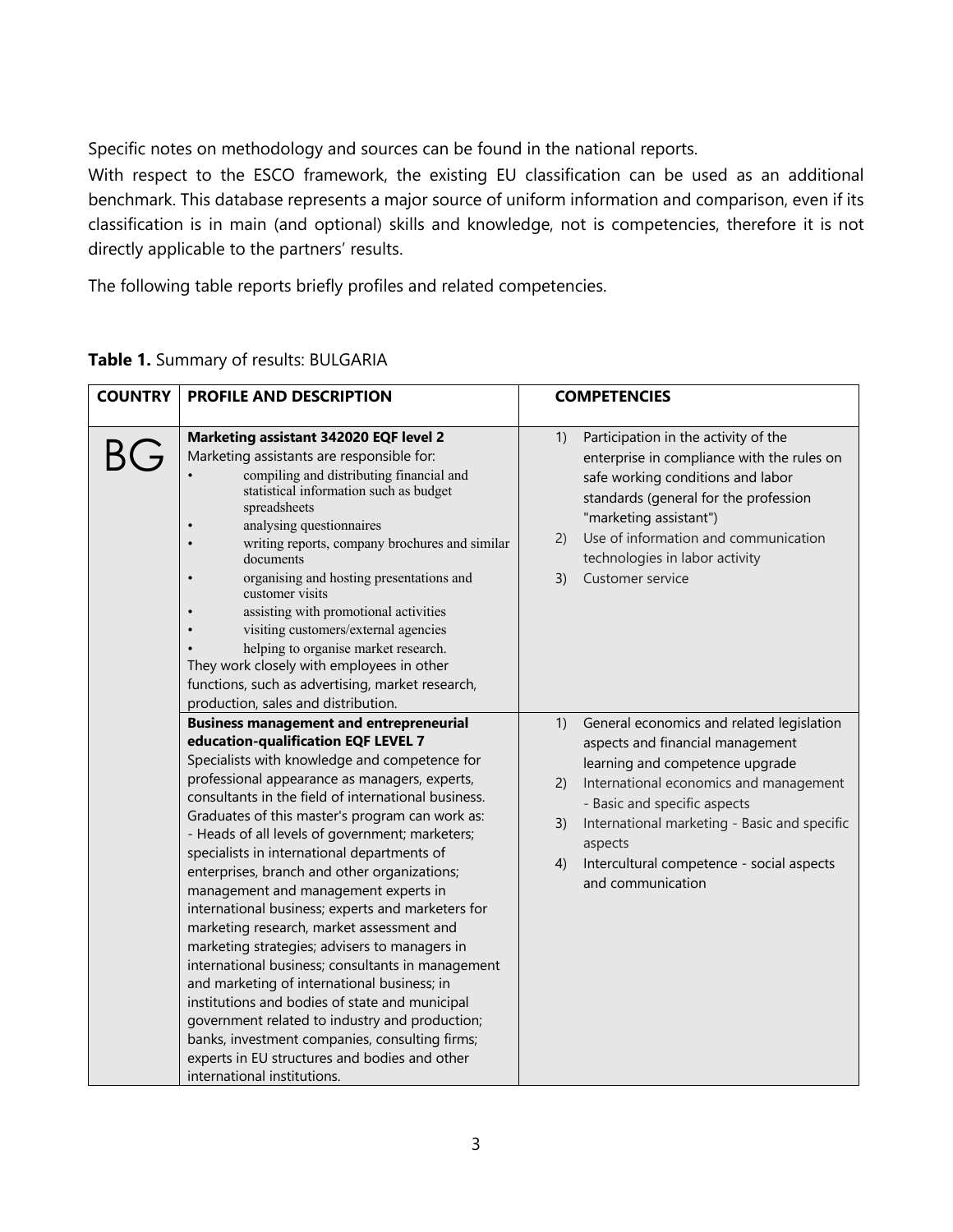| Sales representative 341040 / EQF 2                     | 1) | Systematize the information about the       |
|---------------------------------------------------------|----|---------------------------------------------|
| The Sales Representative intermediates the sales of     |    | products/services characteristics           |
| goods and services between the company in which         | 2) | Market analysis and planning                |
| he/she is employed and other commercial locations,      | 3) | Advising the clients and taking role in the |
| companies and individuals. He/she informs, consults     |    | process of concluding sales contracts       |
| and demonstrates the clients the qualities of the       | 4) | Actual delivery of the goods/services and   |
| offered products, as well as the terms and              |    | follow up actions and control               |
| conditions for their delivery, using advertising        |    |                                             |
| materials such as catalogues, brochures and etc.        |    |                                             |
| He/she is in a constant contact with the clients:       |    |                                             |
| accepts client's orders by phone, fax or e-mail;        |    |                                             |
| processes the orders; prepares an optimal time and      |    |                                             |
| geographical schedule for delivery and organise the     |    |                                             |
| actual delivery of the goods/services.                  |    |                                             |
| The Sales Representative researches the supply and      |    |                                             |
| demand for different products and services,             |    |                                             |
| including the competitors' activities and prepares      |    |                                             |
| analyses for the direct manager.                        |    |                                             |
| He/she prepares all the documents (offers, contracts    |    |                                             |
| and etc.) related to the sale of the products, accepts  |    |                                             |
| claims from clients and responds as per the             |    |                                             |
| affirmed manner.                                        |    |                                             |
| He/she should know in details the properties of the     |    |                                             |
| products he/she sells, their technical characteristics, |    |                                             |
| as well as the requirements for storage and             |    |                                             |
| transportation.                                         |    |                                             |
| He/she accepts payments in cash and via bank            |    |                                             |
| account and issues invoices for each transaction. He    |    |                                             |
| keeps record in his books for each transaction and      |    |                                             |
| payment.                                                |    |                                             |
| He/she is directly subordinate to the Sales Manager     |    |                                             |
| and in his/her work communicates with                   |    |                                             |
| accountants, warehouse managers, suppliers,             |    |                                             |
| transportation workers, clients and controlling         |    |                                             |
| bodies. He/she bears material and financial             |    |                                             |
| responsibility for the assets entrusted to him/her.     |    |                                             |
| He/she is responsible to deliver the goods in           |    |                                             |
| quantity, type and price exactly as per the             |    |                                             |
| documents and is expected to be loyal to the            |    |                                             |
| employer and do not share information that may          |    |                                             |
| constitute trade secret.                                |    |                                             |
| Vendor-consultant 5223 / EQF 2                          | 1) | Technical competence                        |
| Vendor-consultant meets customers and provides          | 2) | Behavioral competence                       |
| service to them in a timely and polite manner at        | 3) | Intercultural competence                    |
| various types of commercial premises. They consult      | 4) | Contextual competence                       |
| customers about the value of the products offered.      |    |                                             |
| They demonstrate the way of operation of the            |    |                                             |
| products upon demand on behalf of customers, and        |    |                                             |
| when applicable in view of the nature of the            |    |                                             |
| products.                                               |    |                                             |
| Vendor-consultants oversee the commercial               |    |                                             |
| appearance, expiry date, appealing product              |    |                                             |
| presentation, labeling, and provision of price tags of  |    |                                             |
| the products offered. They are responsible for          |    |                                             |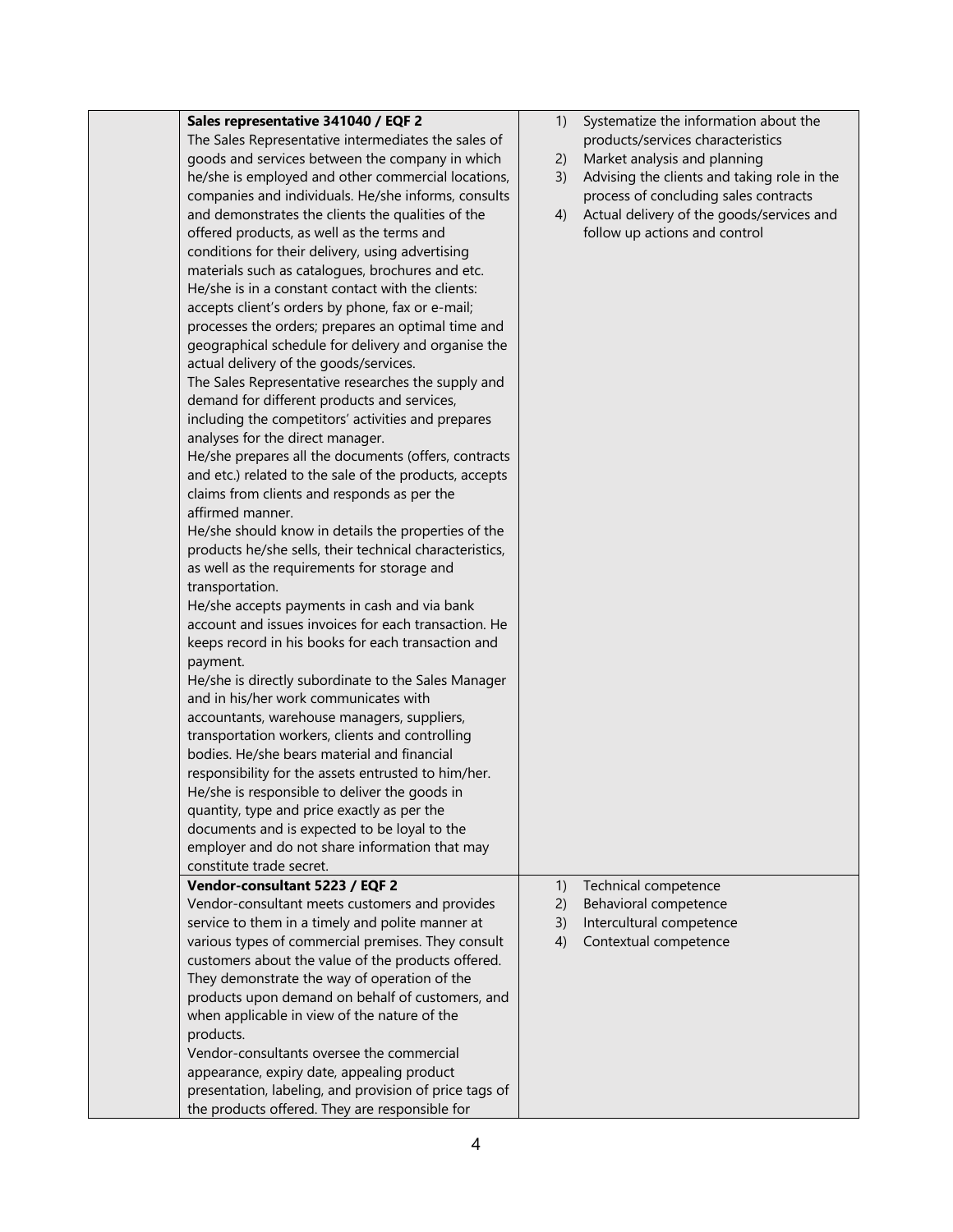| arranging the merchandise in an appropriate           |     |                                            |
|-------------------------------------------------------|-----|--------------------------------------------|
| manner, maintaining adequate commercial appeal        |     |                                            |
| and hygiene at the premises. They are in charge of    |     |                                            |
| maintaining the required inventory level,             |     |                                            |
| respectively undertake the necessary measures         |     |                                            |
| upon inventory depletion, as well as upon the         |     |                                            |
| ending of product expiry dates.                       |     |                                            |
| In view of product procurement activities, shop       |     |                                            |
| assistants communicate with suppliers, warehouse      |     |                                            |
| staff, shipping staff; while in view of commercial    |     |                                            |
| activities, they communicate with clients by          |     |                                            |
| demonstrating well developed communication and        |     |                                            |
| teamwork skills. As regards servicing foreign         |     |                                            |
| customers - at the commercial premises or at a        |     |                                            |
| distance (by phone, online, etc.) - vendor-           |     |                                            |
| consultants have intercultural communication skills,  |     |                                            |
| including foreign language skills.                    |     |                                            |
| Vendor-consultants process complaints for             |     |                                            |
| defective products and make decisions regarding       |     |                                            |
| subsequent actions in view of the warranty            |     |                                            |
| provisions.                                           |     |                                            |
| Vendor-consultants may work single-handedly at        |     |                                            |
| the commercial premises, or be in charge for a        |     |                                            |
| specified area in a larger outlet, or be responsible  |     |                                            |
| for various activities, taking place in warehouse or  |     |                                            |
| office premises.                                      |     |                                            |
| Vendor-consultants should be reasonably               |     |                                            |
| observant, prompt, polite, able to concentrate their  |     |                                            |
| attention, and to have a commercial flair. They       |     |                                            |
| should be able to work in a team, to avoid            |     |                                            |
| escalation of conflict situations with colleagues and |     |                                            |
| customers, to be honest, responsible and reliable.    |     |                                            |
| <b>Business services associate 345040 / EQF 2</b>     | 1)  | Establish contacts with potential national |
| Business services associates are specialists with     |     | and foreign clients                        |
| knowledge and experience that enables them to         | (2) | Coordinate the information flow and        |
| quickly adapt to the outside environment and to       |     | prepare the necessary reports              |
| easily communicate with the business. They can be     | 3)  | <b>Business communication</b>              |
| useful in activities such as making company           | 4)  | Financial management                       |
| decisions, collecting and processing information      |     |                                            |
| (including information for international activities   |     |                                            |
| and markets), presenting the companies' business.     |     |                                            |
| They are able to learn new technologies, to work      |     |                                            |
| with legal documents. They have knowledge on the      |     |                                            |
| methodologies in different business areas and         |     |                                            |
| perform services related to finance, trade and        |     |                                            |
| administration.                                       |     |                                            |
| Such specialists are very useful for the SMEs in      |     |                                            |
| particular as they possess knowledge and skills that  |     |                                            |
| the Bulgarian SMEs lack especially in the             |     |                                            |
| international business relations.                     |     |                                            |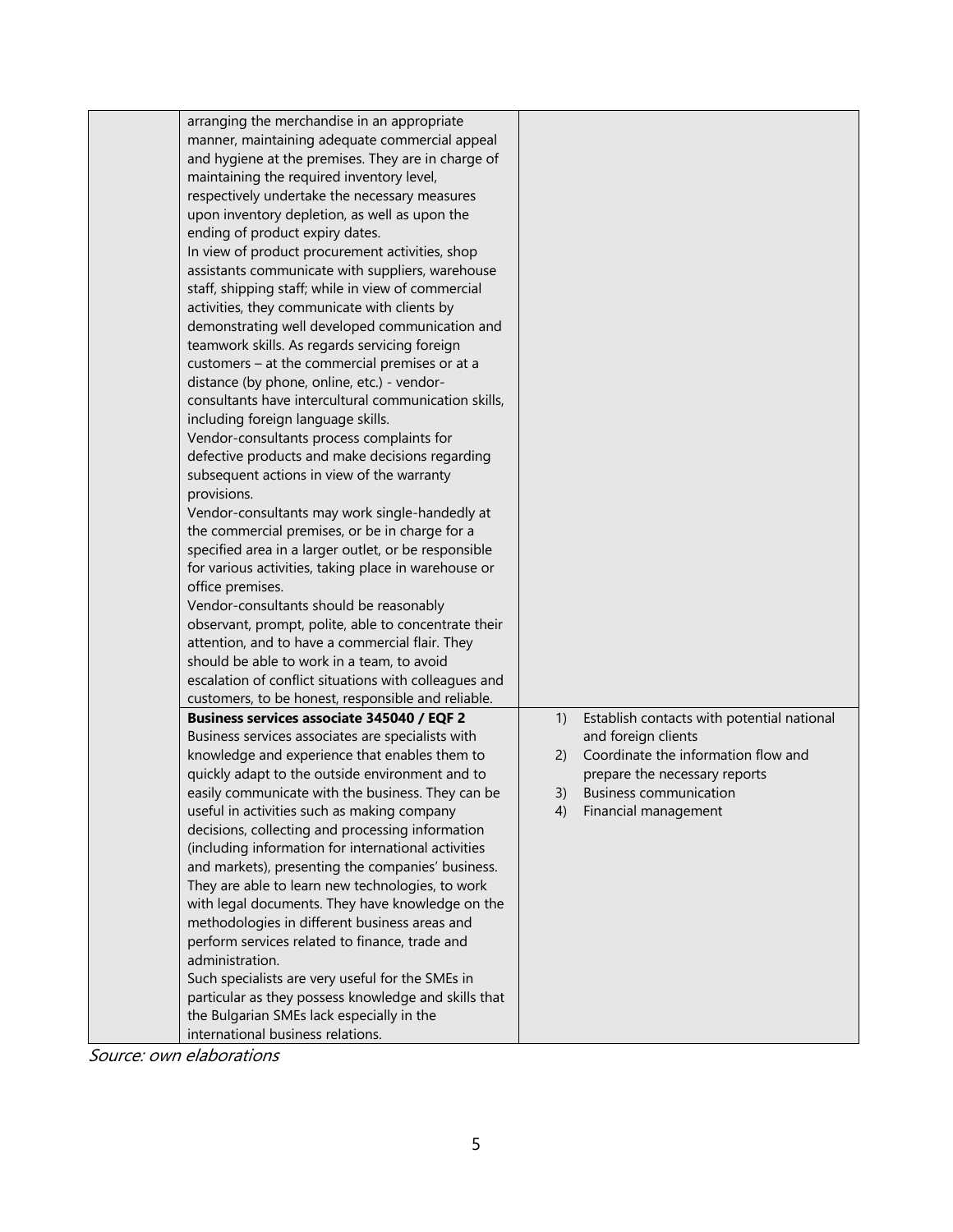## **Table 2.** Summary of results: GREECE

| <b>COUNTRY</b> | PROFILE AND DESCRIPTION                                                                                                                                                                                                                                                                                                                                                                                                                                                                                                                                                                                                                                                                                                                                                                                                                                                        |                      | <b>COMPETENCIES</b>                                                                                                                                                                                                                        |
|----------------|--------------------------------------------------------------------------------------------------------------------------------------------------------------------------------------------------------------------------------------------------------------------------------------------------------------------------------------------------------------------------------------------------------------------------------------------------------------------------------------------------------------------------------------------------------------------------------------------------------------------------------------------------------------------------------------------------------------------------------------------------------------------------------------------------------------------------------------------------------------------------------|----------------------|--------------------------------------------------------------------------------------------------------------------------------------------------------------------------------------------------------------------------------------------|
|                | <b>External salesperson EQF 4</b><br>The promotion of a product or service, as a result of<br>the productive or commercial process of an<br>enterprise, is directly related with the operation of<br>sales that is worthily represented by the External<br>Salesperson. The external salesperson undertakes<br>the role of promoting and presenting arguments in<br>regard to the characteristics and advantages-<br>benefits of the product with sale being the ultimate<br>objective. He/she is the important link between the<br>enterprise he/she represents and the customer, and<br>he/she "exhausts" the strategy of maintenance,<br>development and maximization of the sales' results.<br><b>Commercial representative EQF 3</b>                                                                                                                                      | 1)<br>2)<br>3)<br>1) | Exploration of the company's client base<br>and sales planning<br>Implementation of the sales process<br>Customers' transactions and account<br>statements' control and feedback to the<br>company<br>Research on goods and representation |
|                | A Commercial Representative be definition is the<br>one to who is assigned to negotiate on behalf of<br>another person represented, to sale or purchase<br>merchandises or to negotiate and contract these<br>transactions in the name and on behalf of the<br>represented. The need for commercial transactions<br>- on a national and international level - resulted to<br>the development of the profession of the<br>Commercial Representative as mediator for<br>companies' commercial activities within a specific<br>geographic frame. Through their collaboration with<br>a Commercial Representative, the companies could<br>extend considerably their range of activity in various<br>and different geographic regions. In Greece, the<br>profession of a commercial representative is<br>practiced primarily in wholesale trade and<br>secondarily in retail trade. | 2)<br>3)             | agencies<br>Buyers' search for the sale of the<br>represented products<br>Coordination of timely and accurate<br>delivery of products to buyers                                                                                            |
|                | <b>Executive of Wholesale Trade EQF 3</b><br>General profile description<br>The Executive of Wholesale Trade deals with<br>wholesale sales and operates in the sub-sector of<br>wholesale trade, which constitutes an important<br>part of economic activity. It is calculated that B2B<br>sales outnumber retail sales. The executive in<br>wholesale trade plans, organizes, controls and<br>evaluates the operations of establishments that sell<br>merchandise or services on a wholesale basis.                                                                                                                                                                                                                                                                                                                                                                           | 1)<br>2)<br>3)       | Coordination of purchases and supplies of<br>merchandizes<br>Warehousing and inventory management<br>Distribution of goods                                                                                                                 |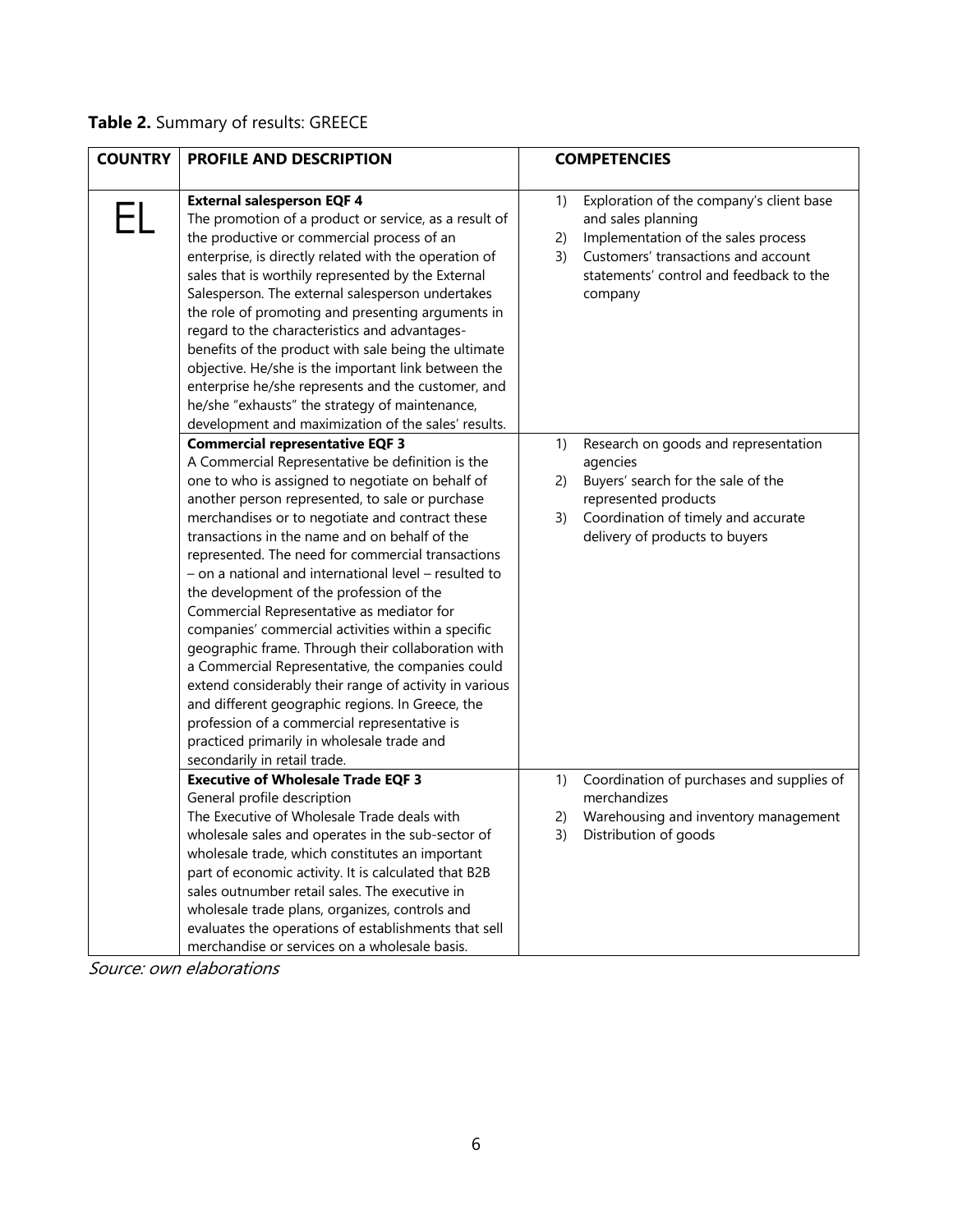## **Table 3.** Summary of results: ITALY

| <b>COUNTRY</b> | <b>PROFILE AND DESCRIPTION</b>                                                                                                                                                                                                                                                                                                                                                                                                                                                                                                                                                                                                                                                                                                                                                                                            |                      | <b>COMPETENCIES</b>                                                                                                                 |
|----------------|---------------------------------------------------------------------------------------------------------------------------------------------------------------------------------------------------------------------------------------------------------------------------------------------------------------------------------------------------------------------------------------------------------------------------------------------------------------------------------------------------------------------------------------------------------------------------------------------------------------------------------------------------------------------------------------------------------------------------------------------------------------------------------------------------------------------------|----------------------|-------------------------------------------------------------------------------------------------------------------------------------|
| П              | Salesman 33420 EQF 3<br>The salesman achieves the sales objectives in<br>implementation of the business strategy of the<br>company or of the client, concluding commercial<br>negotiations respecting the quantitative, qualitative<br>and price constraints of the product / service,<br>compliant with the norms of commercial law and<br>oriented towards maximum satisfaction and<br>consequent customer loyalty. There are numerous<br>profiles that can be traced back to this figure: seller,<br>technician commercial, representative, agent,<br>promoter, business agent, salesman. The figure of<br>the sales engineer differs from the generic business<br>salesman due to the fact that it possesses a specific<br>technological and merchandise knowledge of<br>particularly complex and expensive products. | 1)<br>2)<br>3)       | Being able to intercept potential customers<br>Be able to draw up a sales plan<br>Being able to handle sales negotiations           |
|                | Sales representative 33460 / 33420 EQF 5<br>The Sales Representative is able to carry out action /<br>sales plans geared towards performance targets<br>and performance standards, as well as managing<br>and concluding commercial negotiations that<br>comply with both the strategic conditions and the<br>maximum satisfaction and consequent customer<br>loyalty.                                                                                                                                                                                                                                                                                                                                                                                                                                                    | 1)<br>2)<br>3)<br>4) | Potential area representation<br>Planning sales actions<br>Business negotiation management<br>Data processing and sales projections |
|                | <b>Cultural mediator 55340 EQF 6</b><br>The inter-cultural mediator is able to identify and<br>convey the needs of the foreign user, assist and<br>facilitate it to enter the host country, perform<br>activities of connection between the user and the<br>network of services in the area, promote measures<br>aimed at disseminating of inter-culturality.                                                                                                                                                                                                                                                                                                                                                                                                                                                             | 1)                   | Cultural mediation                                                                                                                  |
|                | Import-export specialist 43110 / 43130 EQF 4<br>The specialized operator import-export is able to<br>perform, with executive role, tasks related to the<br>main procedures of international trade by preparing<br>the necessary documentation also with the support<br>of IT tools. This professional figure can fit into<br>companies operating in the field of import-export,<br>of any size / sector, in the purchasing / sales<br>functions with executive tasks and in support of<br>more experienced personnel.                                                                                                                                                                                                                                                                                                     | 1)<br>2)             | Contribute to the detection of<br>management facts<br>Support the business system aimed at<br>international trade                   |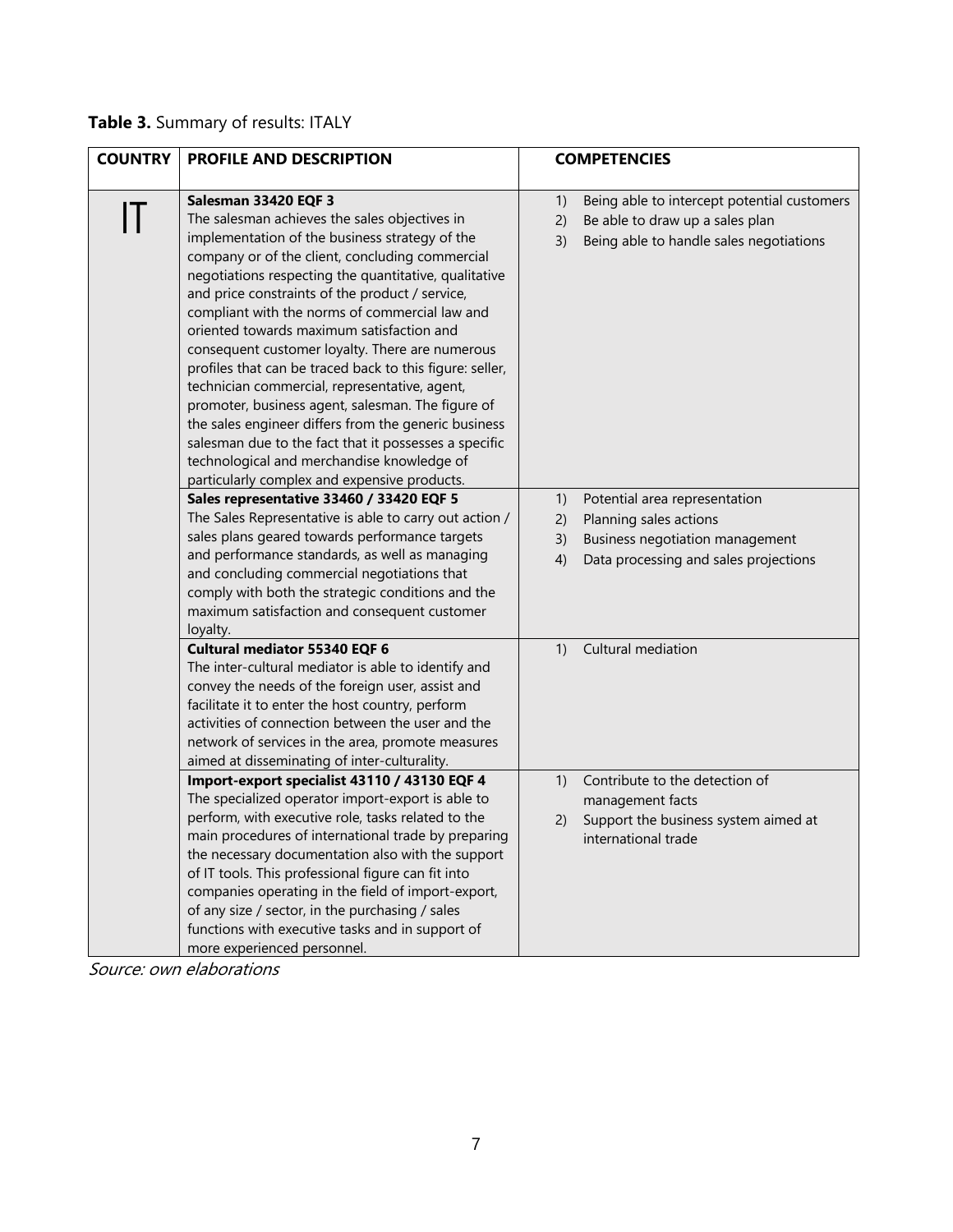#### **Table 4.** Summary of results: POLAND

| <b>COUNTRY</b> | PROFILE AND DESCRIPTION                                                                                                                                                                                                                                                                                                                                                                                                                                                                                                                                                                                                                                                                   |                | <b>COMPETENCIES</b>                                                                                                                                                                                  |
|----------------|-------------------------------------------------------------------------------------------------------------------------------------------------------------------------------------------------------------------------------------------------------------------------------------------------------------------------------------------------------------------------------------------------------------------------------------------------------------------------------------------------------------------------------------------------------------------------------------------------------------------------------------------------------------------------------------------|----------------|------------------------------------------------------------------------------------------------------------------------------------------------------------------------------------------------------|
|                | Sales specialist 243305<br>The sales specialist carries out sales plans of the<br>business entity by maintaining contacts with regular<br>trading partners and acquiring new clients.<br>The sales specialist focuses in his work on selling<br>products and services included in the offer of the<br>company he/she represents. A person employed in<br>this profession acquires a thorough knowledge of<br>the market on which the company operates and the<br>competition. One of the key tasks of the employee<br>is building a customer base and implementing sales<br>plans. The sales specialist is responsible for servicing<br>business partners and acquiring new customers. [] | 1)<br>2)       | Selling industry products<br>Preparation of reports, analyzes and<br>forecasts regarding sales                                                                                                       |
|                | <b>Account manager 243302</b><br>Account manager is responsible for post-selling<br>attendance for customers and for creating and<br>maintaining good relationships with customers.<br>Account manager represents the company in direct<br>relationships with customers, creates and maintains<br>long-term relationships with them, helps in solving<br>problems and hear their complains. []                                                                                                                                                                                                                                                                                            | 1)<br>2)       | Post-selling attendance for customers<br>Preparation of reports and analyses of<br>customer service                                                                                                  |
|                | <b>Customer advisor 524902</b><br>Customer advisor recommends the optimal<br>solutions to the customers according to the<br>analyses of their needs. Customer advisor is a<br>professional of service nature, which aim is to<br>support the customer in choosing the best solution<br>for him. Customer advisor determines and analyses<br>the needs and expectations of customer and then,<br>based on the analysis of existing possibilities and<br>solutions, he/ she presents the chosen products,<br>services or technologies to the customer and<br>advises him which option to choose. []                                                                                         | 1)<br>2)       | Offers' recommendation and presentation<br>to customers<br>Analysis of the market of products or<br>services to prepare the offer for customer                                                       |
|                | <b>Manager of sales department 122102</b><br>Manager of sales department manages the sales<br>team and is responsible for the realisation of sales<br>plan. He/ she manages the team of sales<br>department's staff in order to achieve assumed<br>sales results, he/ she assesses the employees and<br>motivates them to work. []                                                                                                                                                                                                                                                                                                                                                        | 1)<br>2)<br>3) | Management of sales department<br>Sales process realization in collaboration<br>with internal and external environment of<br>the company<br>Preparing analyses and forecasts and<br>making decisions |

Source: own elaborations

Results are heterogeneous as the commercial roles are. In the list we find a series of codes that can be reconducted to managerial (1), intellectual (2), technical (3) and commercial (5) roles, those will help us collecting competencies, skills and knowledge, to design the Cross Cultural Sales Agent Profile.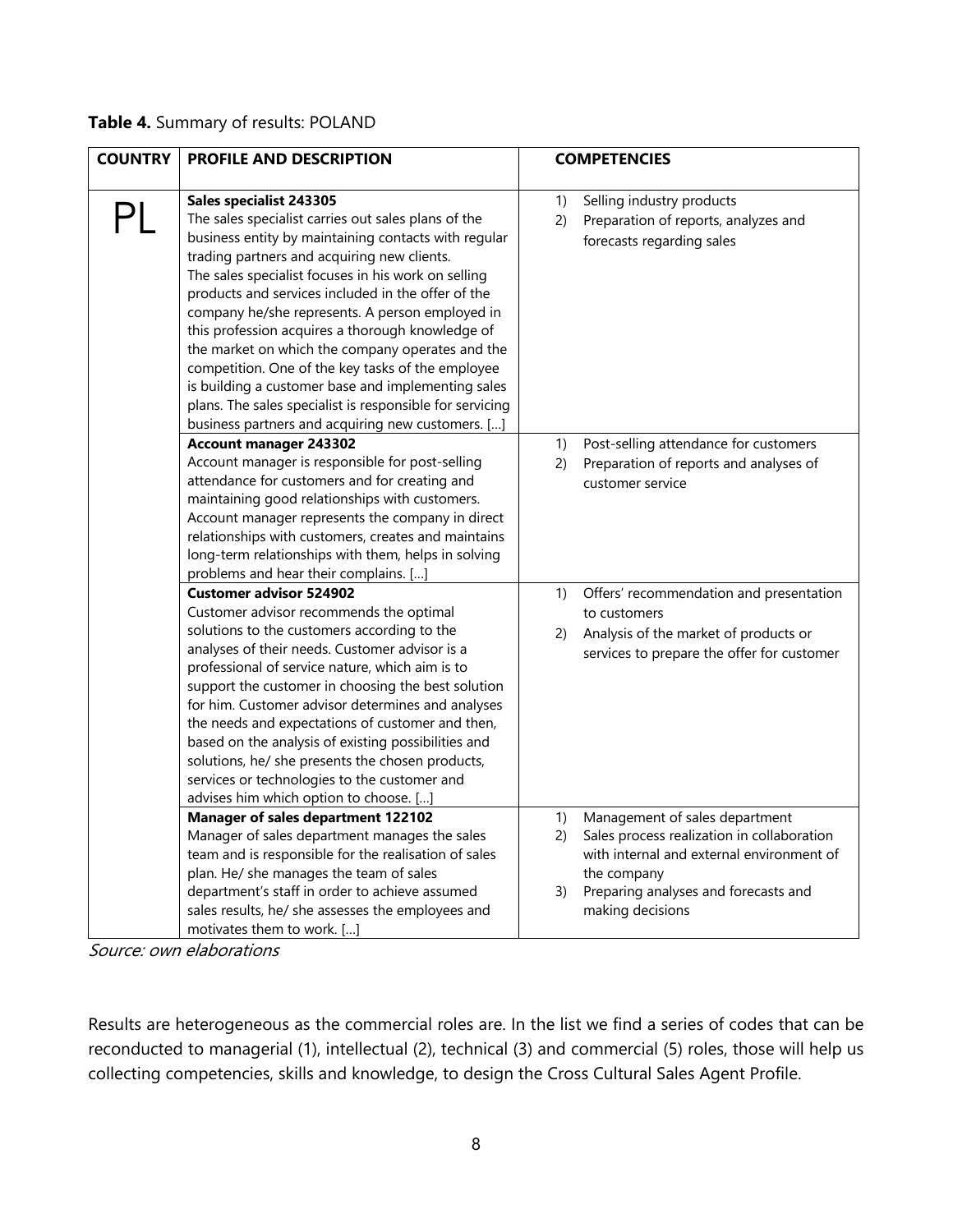#### Discussion

All of the 16 profiles retrieved from the national databases contribute, to some extent, to circumscribe and start defining the target profile.

It is evident that not all of the results match perfectly the aimed qualification level (EQF 4-5) or the specific role (import-export manager/specialist; wholesale trade; marketing assistant ecc.) or hierarchy (manager; specialist; representative).

However all of the profiles contributed significantly with specific features and specification in defining, through a benchmarking iterative process, the important competencies that will define the Cross Cultural Sales Agent.

For instance, he/she

- Collaborates with marketing (especially internationally) but is a **salesperson**.
- Works in a **b2b** market.
- In order to be independent and proactive on foreign markets, does some planification and resource allocations in **autonomy**.
- Is **independent** in mastering **communication and negotiation** with foreign counterparts from the linguistic, cultural, contextual and legal point of view (no translators, context knowledge, basics of legislation and taxations).



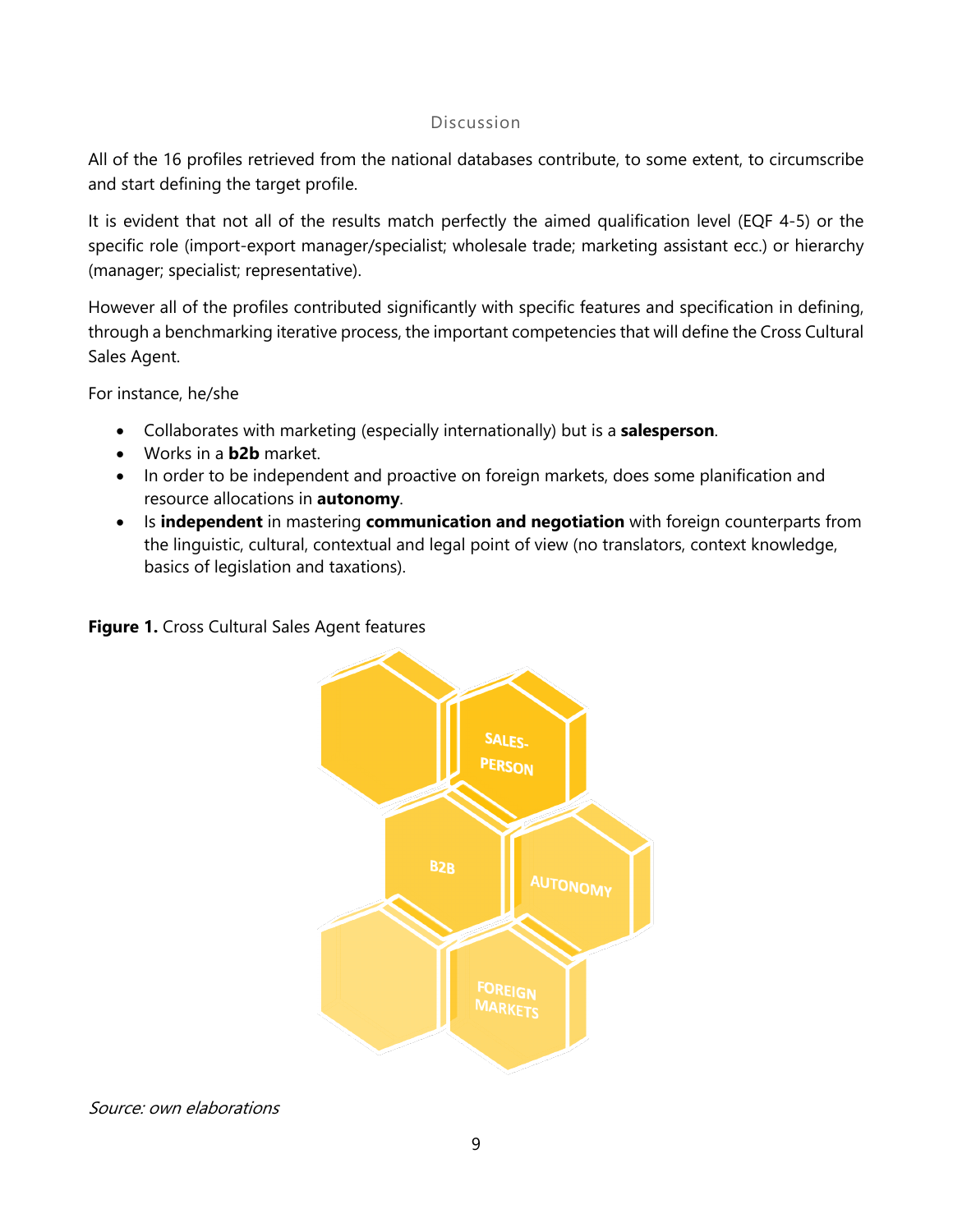This stated, the **comparative analysis**, thanks to **all the project contexts results** in terms of competencies of the related profiles and coherence with the aim of the project, leads to take into consideration the following **competencies** (duplicates free):

General competencies

- **Being able to intercept potential customers**
- **Implementation of sales process**
- **Selling industry products**
- **Preparation of reports, analyzes and forecasts regarding sales**

Specific competencies

- **Planning sales actions**
- **Business negotiation management**
- **Data processing and sales projections**
- **International marketing - Basic and specific aspects**
- **Intercultural competence**

In particular, the target profile draft could be as reported in table 2.

#### **Table 5.** professional profile draft/proposal

| <b>Professional Profile</b>                                                                                                                                                                                                                                                 |
|-----------------------------------------------------------------------------------------------------------------------------------------------------------------------------------------------------------------------------------------------------------------------------|
| <b>Cross Cultural Sales Agent</b>                                                                                                                                                                                                                                           |
| Number of reference (24XXX)                                                                                                                                                                                                                                                 |
| EOF LEVEL 6-7                                                                                                                                                                                                                                                               |
| General profile description                                                                                                                                                                                                                                                 |
| The Cross Cultural Sales Agent carries out sales plans of the business entity by maintaining contacts<br>with regular trading partners and acquiring new clients.                                                                                                           |
| The sales specialist focuses in his work on selling products and services included in the offer of the<br>company he/she represents. A person employed in this profession acquires a thorough knowledge of<br>the market on which the company operates and the competition. |

One of the key tasks of the employee is building a customer base and implementing sales plans. The sales specialist is responsible for servicing business partners and acquiring new customers.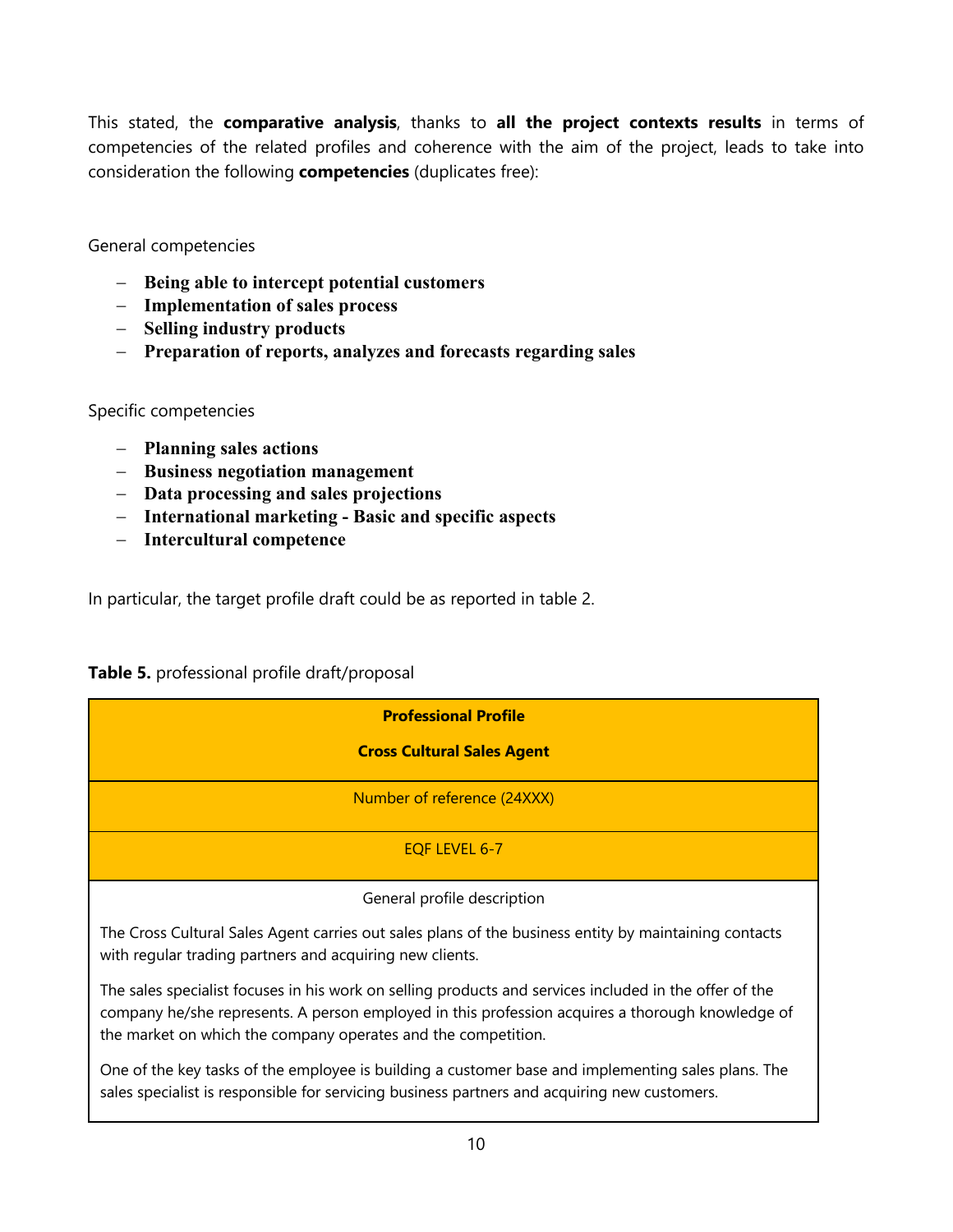The person performing this profession has a broad knowledge of the company's products. In addition to active sales, he/she also deals with complaints and supports clients in problem situations. Undertakes sales support activities, such as promotions for customers or consumers, analyzes and prepares an optimal commercial offer. He/she takes part in industry events, where he often represents the company. He/she regularly reports sales results to his superiors.

The sales specialist should be a creative and open person, able to make the right decisions that will meet the expectations of business partners. However, the basic characteristics of a sales specialist should be the developed interpersonal and analytical skills.

He/she can communicate with clients by demonstrating well developed communication and teamwork skills. As regards servicing foreign customers – at the commercial premises or at a distance (by phone, online, etc.) – the cross-cultural sales agents has intercultural communication skills, including foreign language skills.

He/she advises to managers in international business and consults in management and marketing of international business.

Negotiation skills and rapid decision-making are also required. It is important to easily make and maintain contacts with people. The specificity of the profession requires resilience to stress, ability to cope with time pressure and control in difficult, conflict situations. The sales specialist should have the ability to concentrate and divide attention, speak accurately and logically. Working with a large group of people, often in changing conditions, requires patience and the ability to quickly adapt to the new situation. The opposition to the profession is speech defects.

#### **COMPETENCE A**

#### **Planning sales actions**

#### **COMPETENCE B**

#### **Business negotiation management**

#### **COMPETENCE C**

#### **Data processing and sales projections**

#### **COMPETENCE D**

**International marketing - Basic and specific aspects**